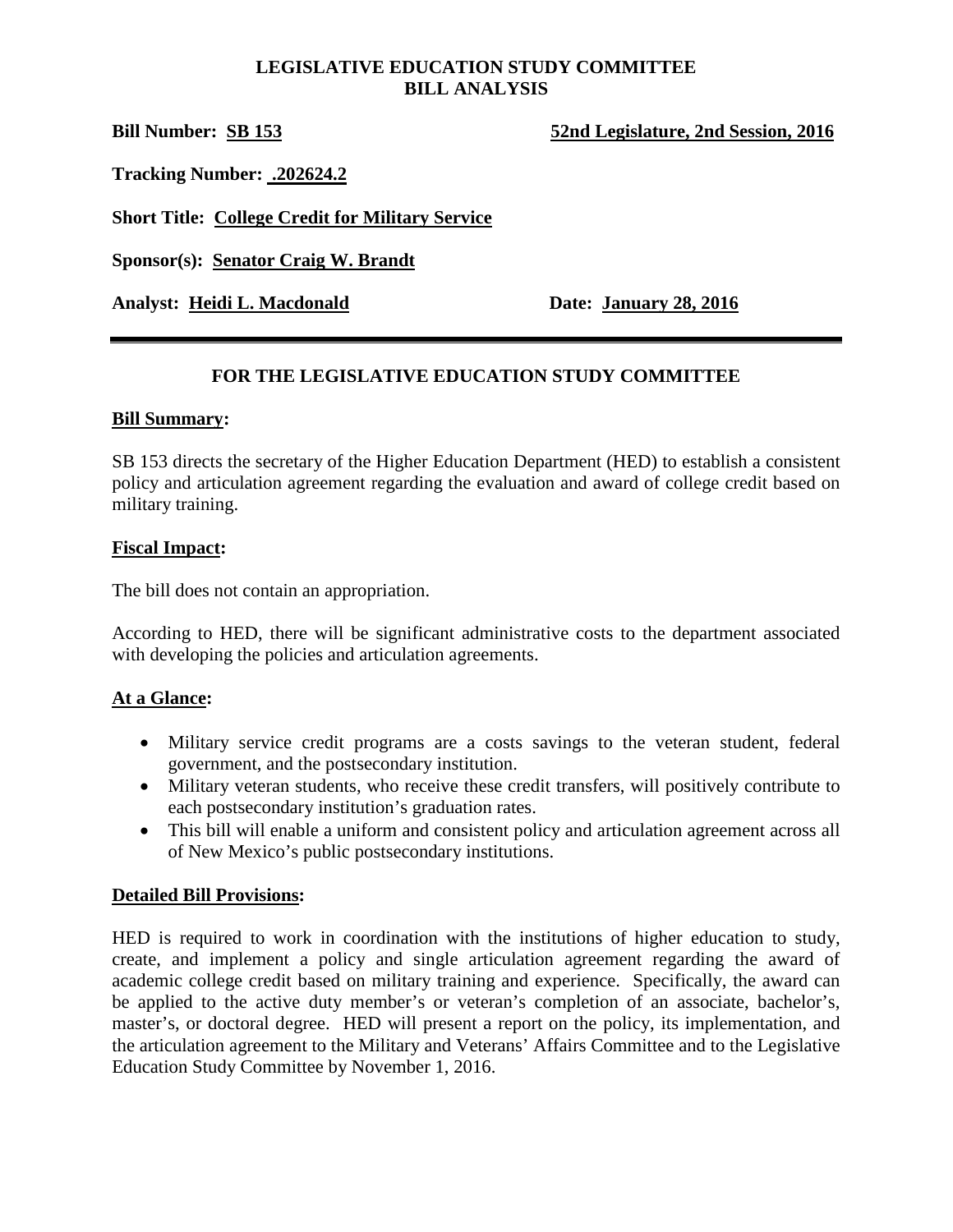#### **Substantive Issues:**

In its analysis, HED states many veterans wish to leverage their military experience as they pursue postsecondary education following their service. Experience and training gained while serving in the military is documented in the United States Department of Defense's Joint Services Transcript (JST). The American Council on Education (ACE) is a nonprofit organization, working under a contract from the United States Department of Defense, that reviews the JST and develops recommendations for college-level coursework equivalencies for transfer. Allowing prior military experience to count as postsecondary credit hours can facilitate the higher education of veterans and will contribute to more timely graduation rates. An ACE credit recommendation represents college-level equivalencies based on a review of workforce training, military training or occupations, and other sources outside the college classroom, such as national exams and certifications. Actual credit transferred is solely at the discretion of the college or university.

However, HED notes complications may arise when these credits are transferred. In particular, a 2015 report from the Council for Adult and Experiential Learning (CAEL) stated the transcription of certain types of credit from military training and occupations can problematic. Some veteran students have an extensive training history reflected on the JST, which can result in a large number of ACE recommended credits that may not all count toward the degree the student is pursuing. The report also stated that, because of financial aid eligibility requirements, the practice of transferring all ACE-recommended credits can lead to financial aid ineligibility for student veterans due to the fact of having too many credits on their transcripts.

In New Mexico, transfer and acceptance of military service credits are not uniform across the postsecondary institutions; HED states credits can potentially be applied to a student degree plan, including requirements of electives, general education, program, or major. According to the New Mexico Association of College Registrars and Admission Officers, every public institution has provisions for the acceptance of transfer credit on the JST. However, many of the credits transferred from the JST will apply as elective credits but not toward a student's degree, even if the credits are closely aligned with coursework the degree requires.

Currently, HED is working to implement a statewide common course numbering system, which will create a statewide system that will ease credit transfer and articulation between the postsecondary institutions. The system will include the identification of equivalent courses, alignment of student learning outcomes, and assignment of a common course number. HED believes the development of a comprehensive, statewide transfer policy for military credit reflected on the JST could be developed in parallel with the department's existing work on articulation, transfer, and common course numbering.

In its analysis on a similar bill, the Department of Veterans' Services notes that several states have military service college credit transfer programs, which is a cost savings to the postsecondary institution, federal government, and the student veteran. At a minimum, most service members have taken basic college courses as part of their military training, which is the equivalent of an associate's degree. However, when the student veteran enrolls in a postsecondary institution, they are required to retake many of the same basic college courses.

# **Background:**

During the Military and Veterans' Affairs Committee interim meeting in August, Suzanne Hultin, policy specialist with the Education Program from National Conference of State